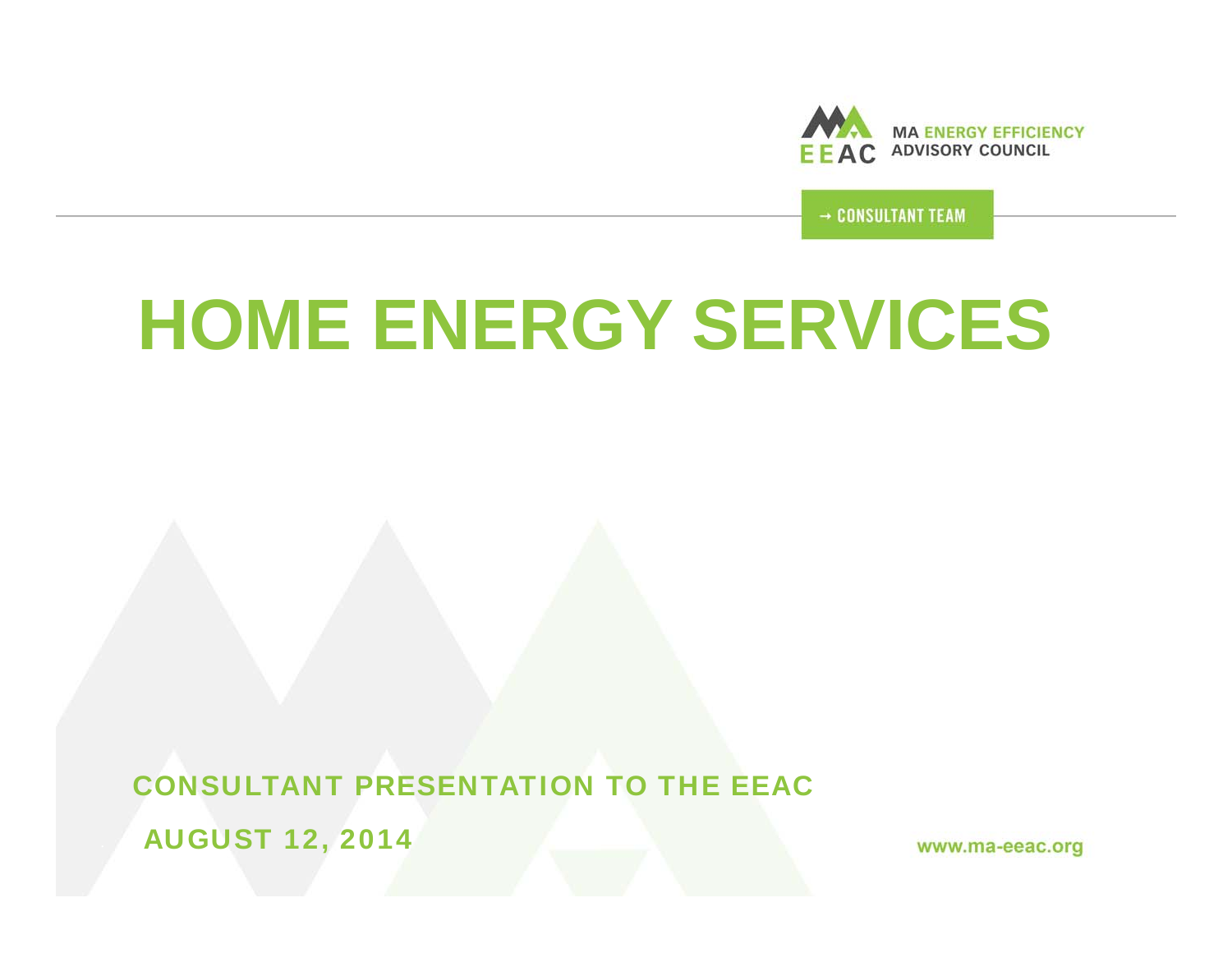



- 1.HES Initiative Overview
- 2. Summary of In-Field and Planned Enhancements
- 3. Key Areas
	- a.Cost-efficiency of Program Delivery
	- b.Quality Assurance and Contractor Performance
	- c. Deeper Savings
		- a.Program design
		- b.Ensuring relevant savings are tied to audit
	- 4. Summary of Recommendations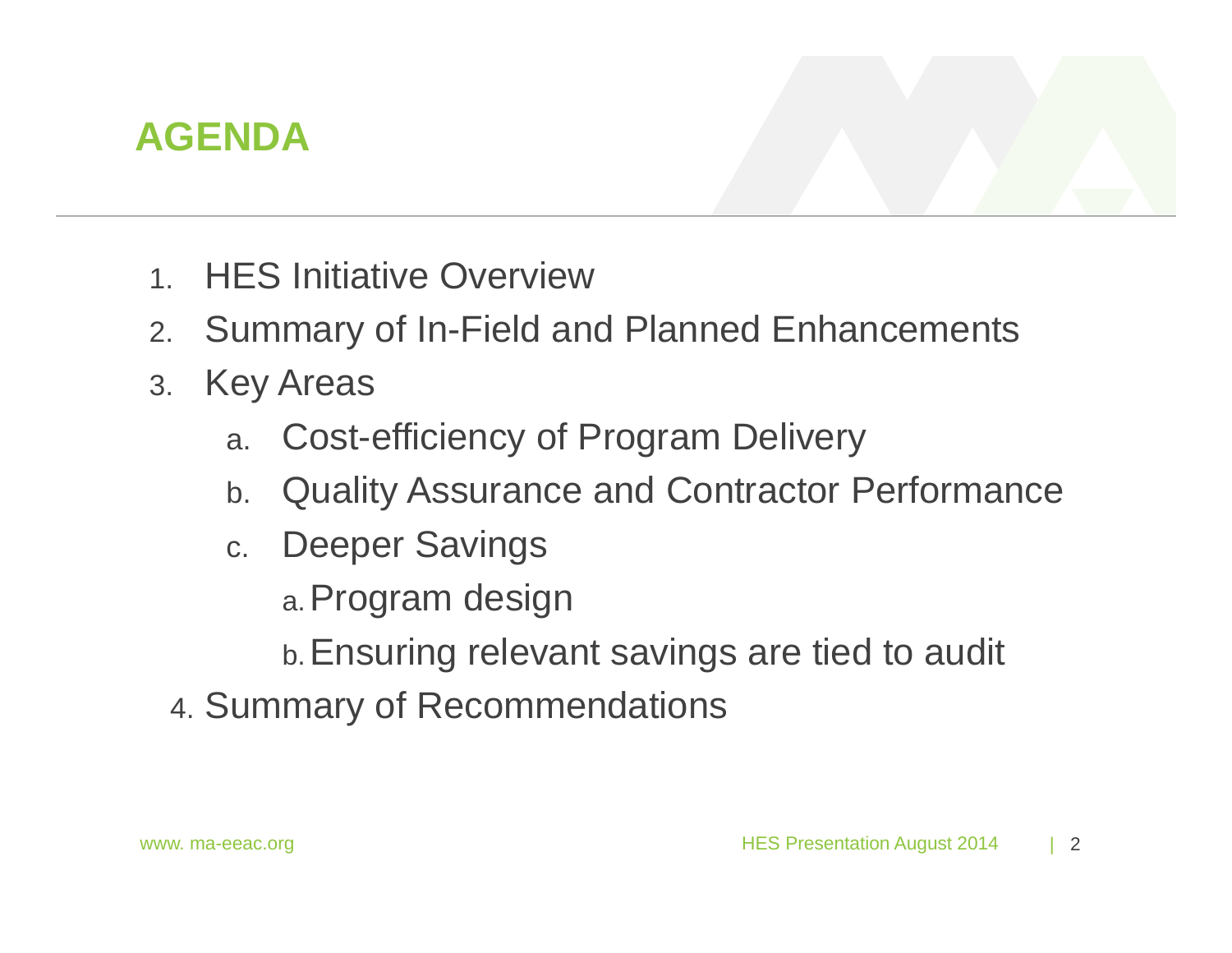# **SUMMARY OF KEY POINTS**

- ► HES has experienced dramatic growth in the past 3 years in terms of budgets and production
- ▶ New contractor implementation paths have proven challenging but are maturing
- ▶ Opportunities exist to continue to promote and track cross-initiative participation with HVAC
- ▶ Opportunity to build from on-going QA system development to introduce Quality Management Systems approaches
- **Performance-based approaches can promote deeper** energy savings for certain market segments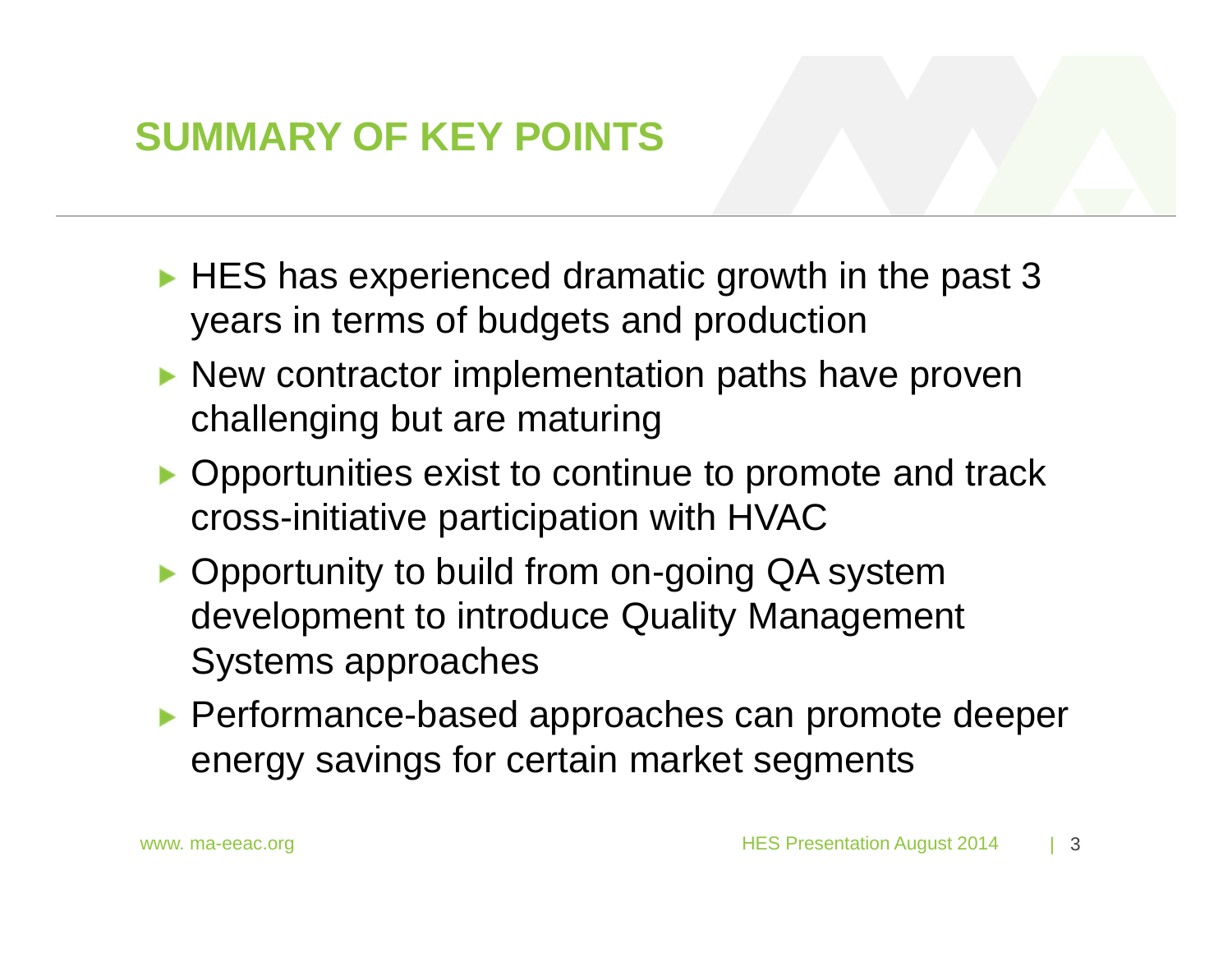## **HES 2013 PROGRAM PROFILE**

### CORE ACTIVITIES

- $\blacktriangleright$  In-home audit
- $\blacktriangleright$  Free, installed light bulbs, smart strips, DHW saving measures & programmable thermostats
- $\blacktriangleright$  Free air sealing
- ▶ 75% cellulose insulation incentive up to \$2k
- ▶ Guidance on HVAC incentives, HEAT loan – limited to existing home fuel sources

#### \$0 \$1,000 \$2,000 \$3,000 \$4,000 \$5,000 \$6,000 \$7,000 \$8,000 **2013 Program Costs/Benefits** (combined gas and electric, per participant) Non‐ResourceBenefitsResource Benefits**Program** Costs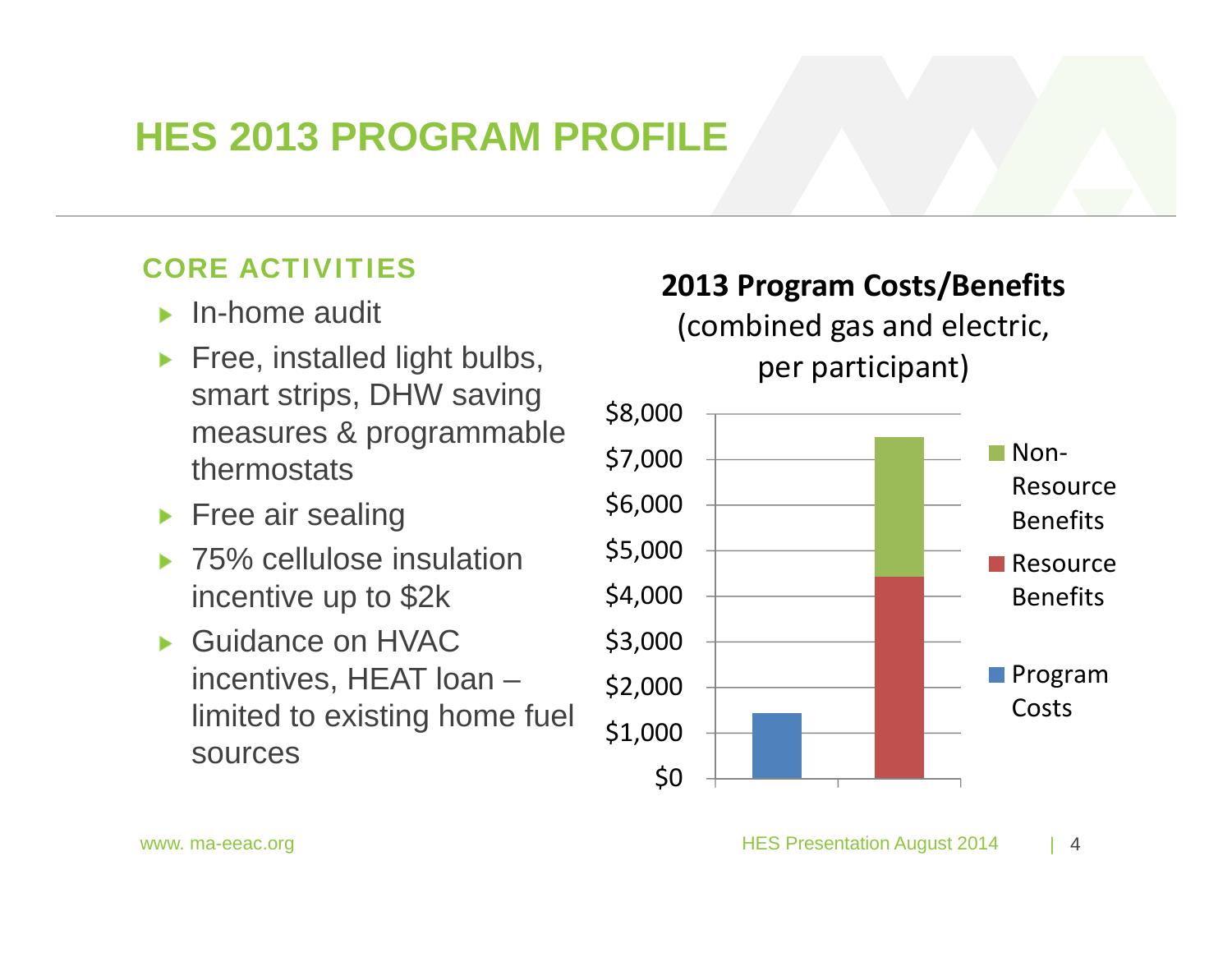# **HES IMPLEMENTATION PATHS**



BPWG facilitates on‐going communication among parties to inform continuous improvement.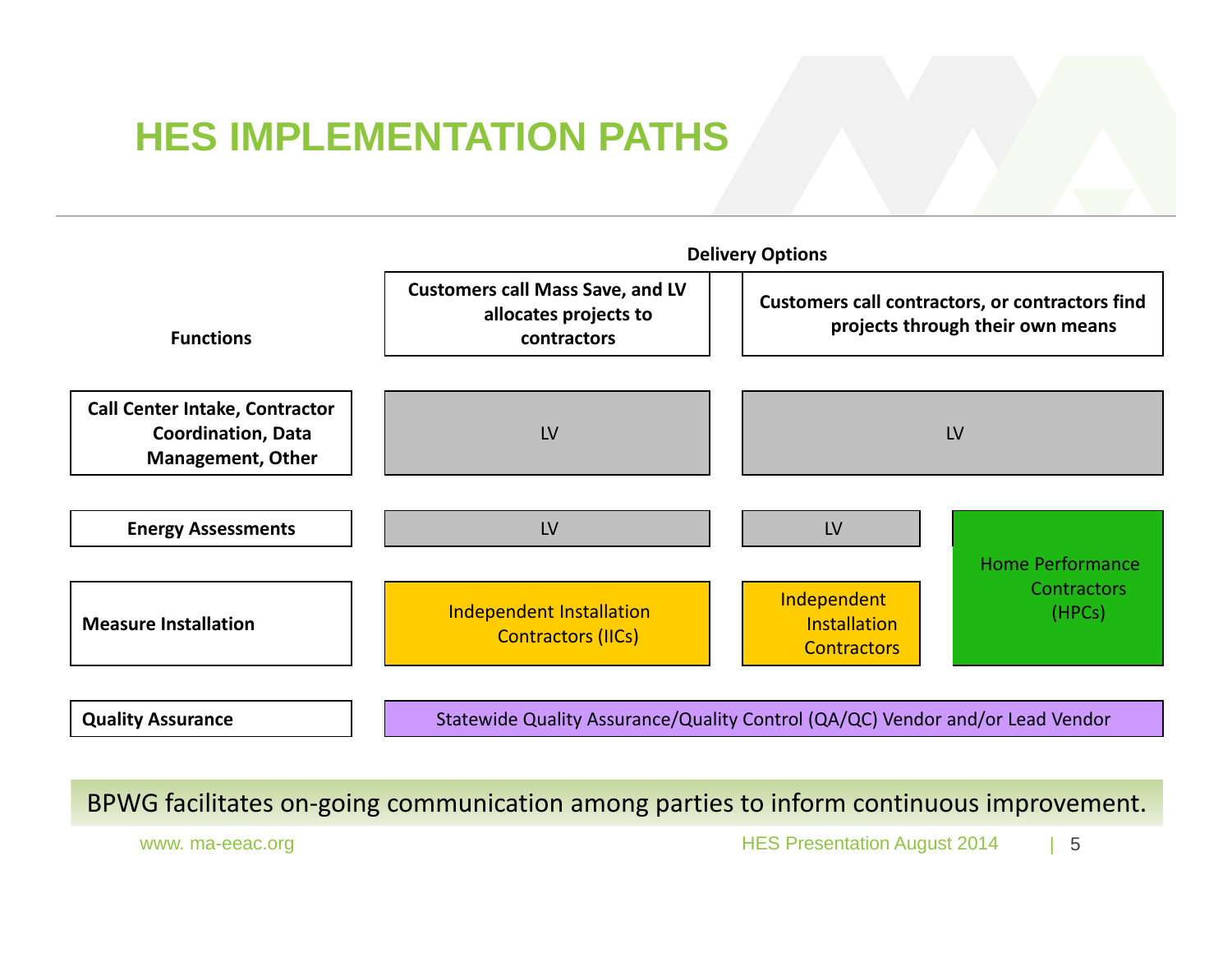# **2013-2014 HES ENHANCEMENTS**

### PAS

- Efficient Neighborhoods+® ь
- On-line audit/customer outreach tool ь
- Pre-weatherization barriers initiativeь
- On-line audit/customer outreach tool
- Early equipment replacement ▶ initiatives (boiler, furnace, AC)
- Bulk purchasing of DI lighting ▶
- ▶ Continued integration of IIC/HPC delivery models
- ▶ 2-4 unit whole building approach (Renew Boston)
- ▶ LEDs and advanced power strips provided at audit
- Customer bonus incentives
- Rebates for wireless enabled ь thermostats (some PAs)

### DOER

- Additional HEAT Loan offers
	- Enhanced pre-weatherization rebates (Asbestos & knob & tube wiring)
	- Biomass boilers eligible
	- Deep Retrofit \$50k2-4 unit \$50k
- Home MPG / Mass CEC pilots
	- Home Scorecard
	- 75% insulation cost up to \$3.75k
	- Cold Climate Heat Pumps
	- Biomass Pellet incentives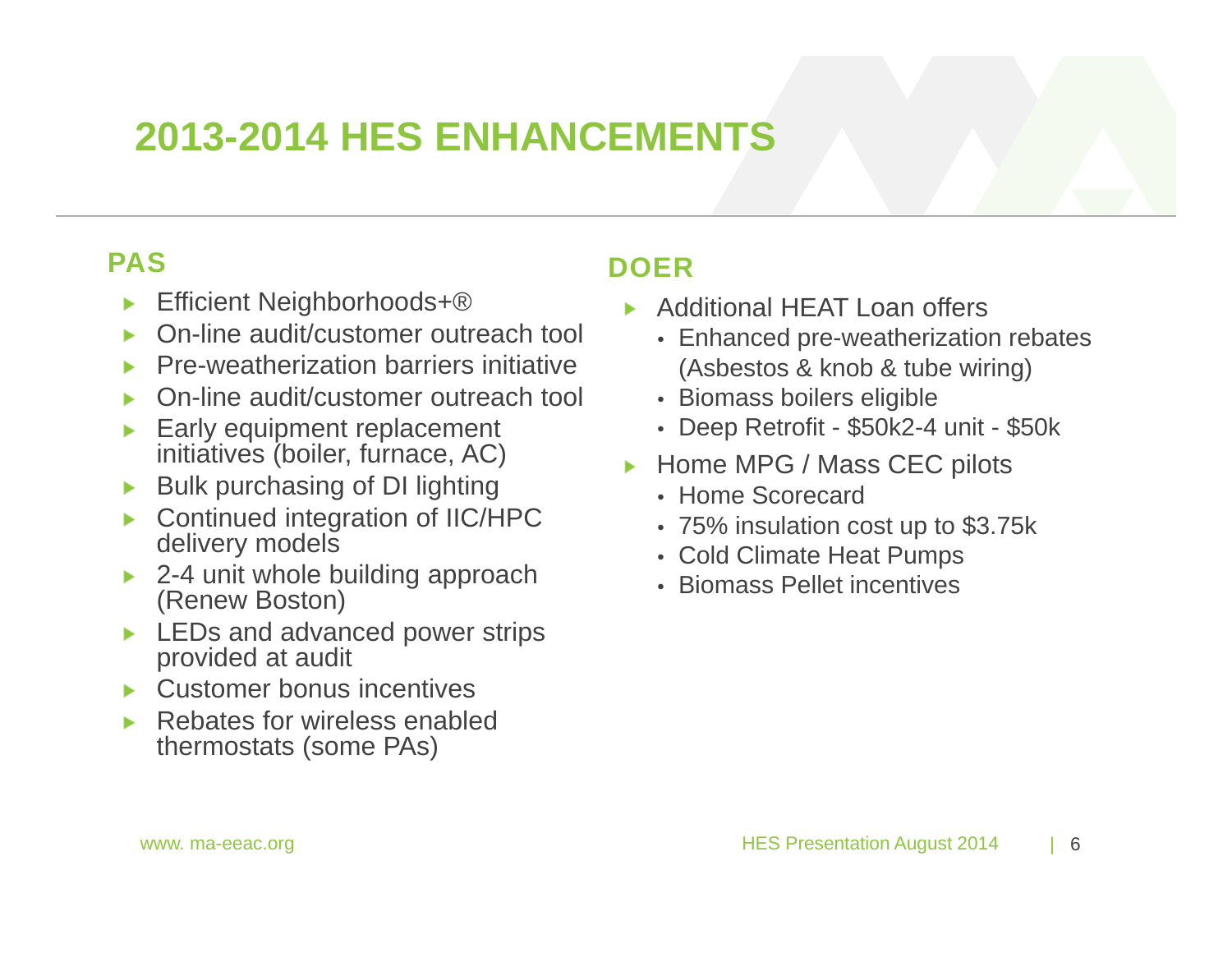# **HES BUDGET HAS INCREASED SIGNIFICANTLY SINCE 2011… AND SO HAVE SAVINGS**



**Total Spend**



**Savings**

| 7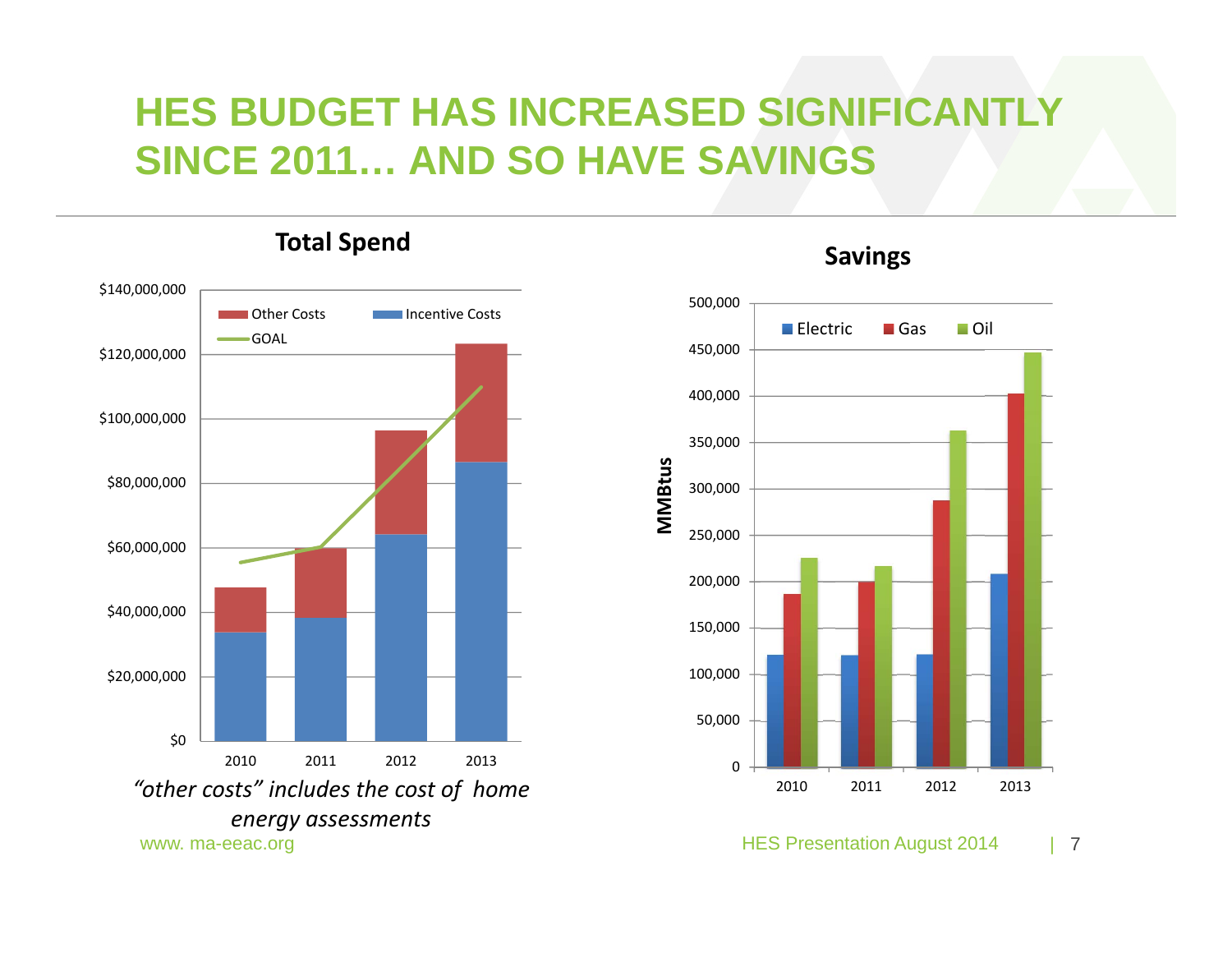# **COST EFFICIENCY**

### CHALLENGES

- ▶ "Widget-based" BCR paradigm
- **Important not to overload the** audit (time  $= $$ )
- Giving customers too many choices leads to indecision
- ▶ Cost of customer acquisition is not clearly tracked within current reporting framework

### OPPORTUNITIES

- Current use of "vendor calculated savings" in TRM/BCR presents an opportunity for custom measure packages
- Leverage Energy Savvy data to channel customers into most effective levels of service based on input data
- HPC/IIC network presents opportunity to leverage marketing/lead acquisition
- HES Program Delivery Assessment in progress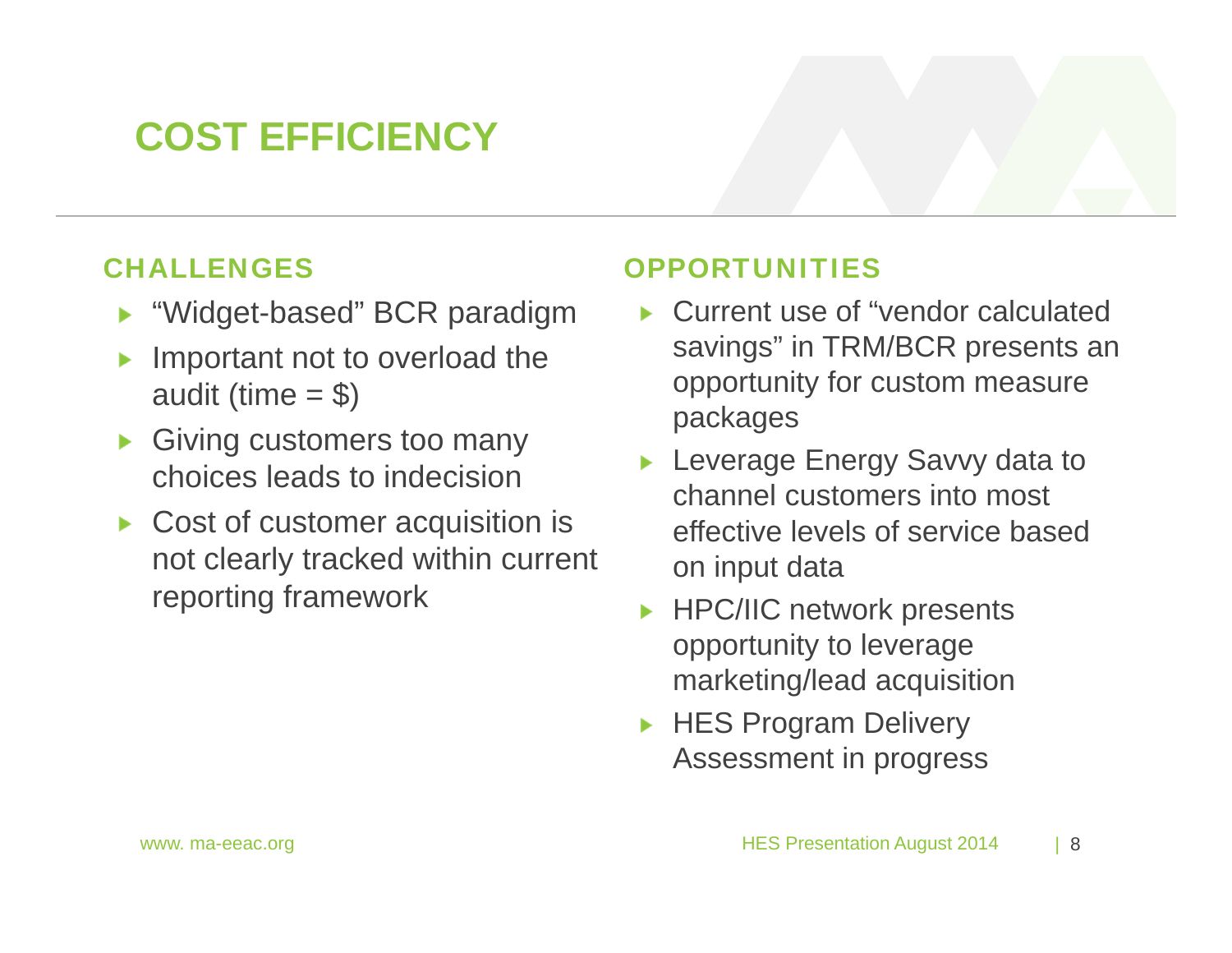# **QUALITY ASSURANCE AND CONTRACTOR PERFORMANCE**

### CHALLENGES

- **Introduction of new market-based** model
- **Managing contractor performance**

### RESULTS/PROGRESS

- **BPWG provides on-going** stakeholder forum
- ▶ Contractor performance improving – indicated by shift in failure modes over time
- ▶ Tiered ranking and merit-based lead allocations
- 60% inspection rate

### OPPORTUNITIES

- ▶ Tie in to RCS guidelines
- More robust feedback loops can support process improvements focused on prevention
- Opportunity to apply quality management system (QMS) principles (process based solutions, zero defect goals, root cause detection)

*"The inspector gave me confidence in the whole process." –NU Customer*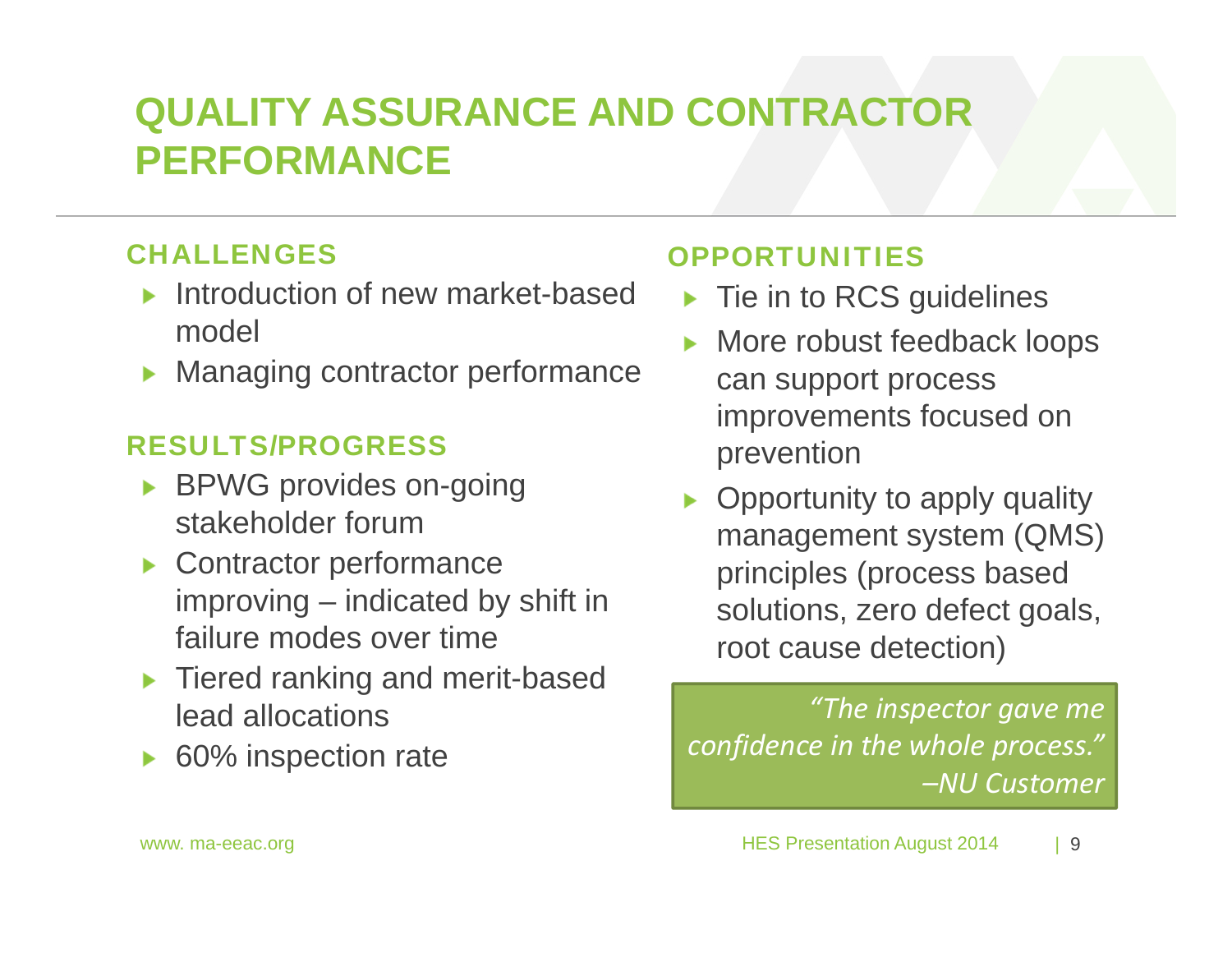# **QMS OPPORTUNITY FOR HES – FROM FIGHTING FIRES TO INNOVATION**



#### 1. REACTING TO THE PROBLEM:

Inspections identify defects, make repairs

#### 2. GENERAL IMPROVEMENT ORIENTATION:

Hire more inspectors, do more inspections, find more defects 3. SYSTEMIC EVALUATION AND IMPROVEMENT:

Evaluate which contractors have more problems, targeted remedial action

4. LEARNING AND STRATEGIC IMPROVEMENT:

Identify systemic issues: training, process improvements, etc. 5. ORGANIZATIONAL ANALYSIS AND INNOVATION:

Focus on defect prevention at all stages of the project cycle

*Credit: Baldrige Performance Excellence Program*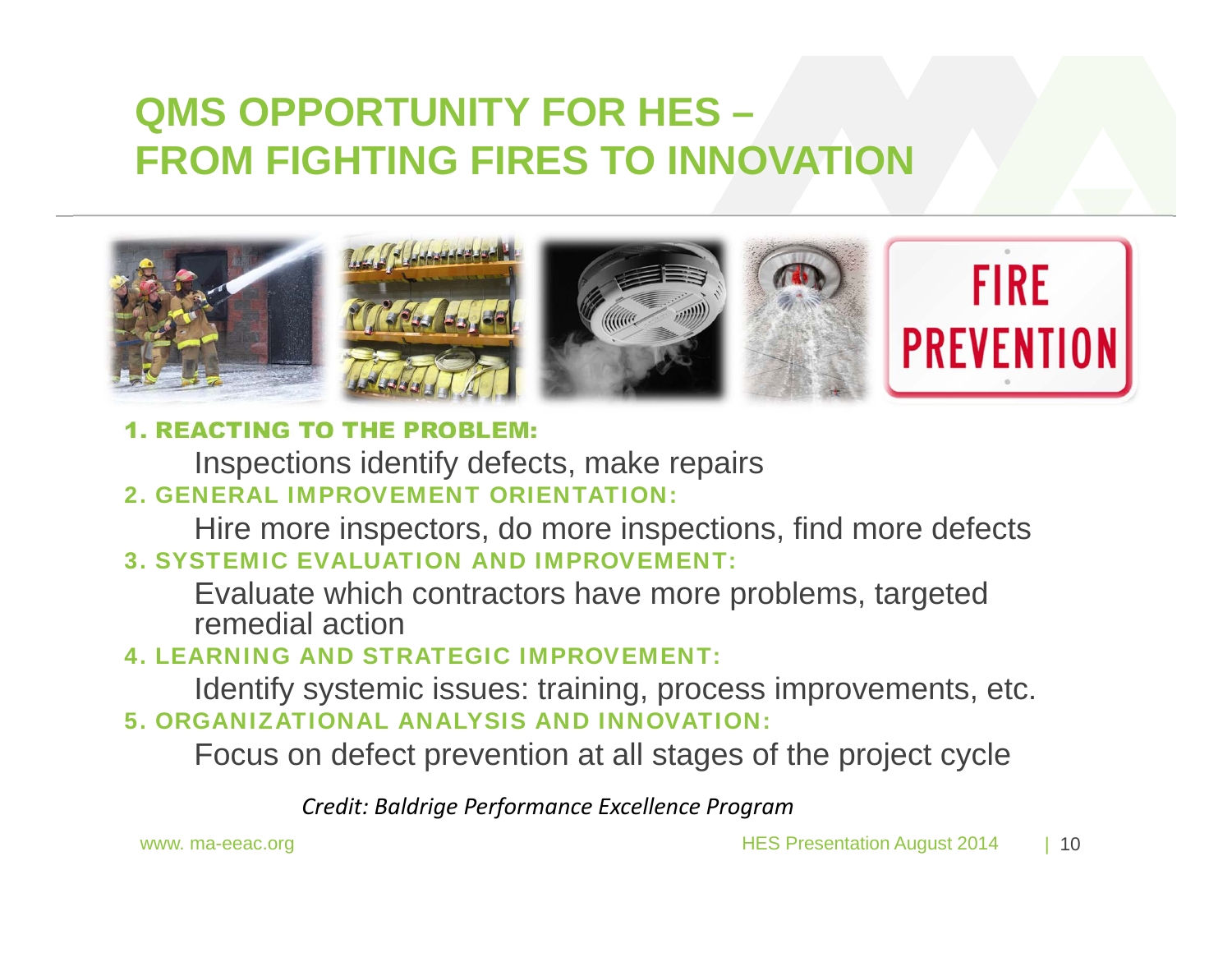## **2013 CLOSE RATES DO NOT TELL THE STORY**



*From Residential Metric 1. Close rate measures percent of full assessments resulting in air sealing, envelope insulation, or both.*

Reported close rates indicate conversions from assessments to weatherizationinstallations.

Recommendation rates combined with close rates fromrecommendation to installation would provide better insight to the market opportunity and program performance.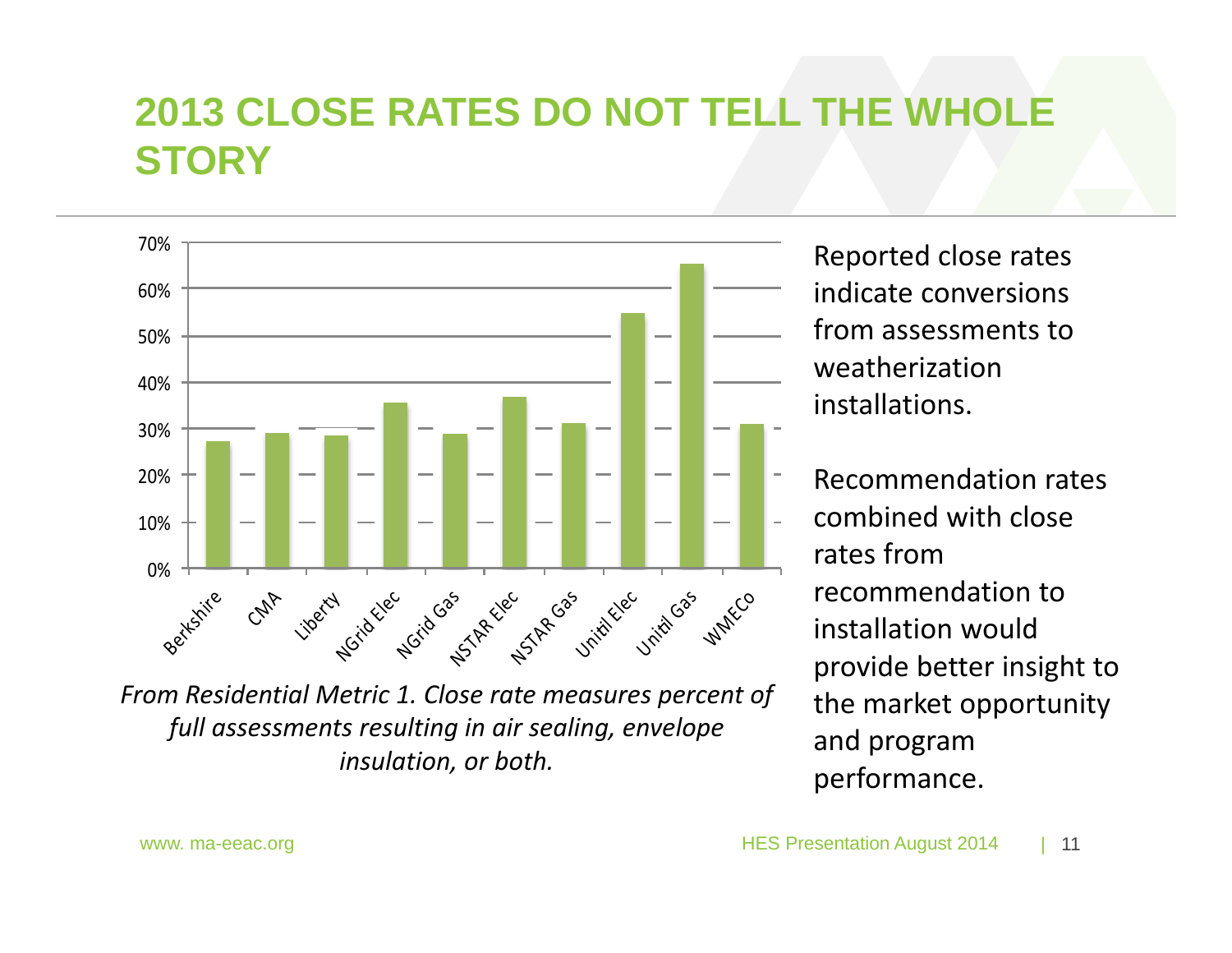# **THE HVAC CHALLENGE IN ACHIEVING AND DOCUMENTING DEEPER SAVINGS**

#### SILO-ING OF INITIATIVES

- ▶ Are there missed opportunities or just uncounted achievements?
- **Initiative level goals and accountability can interfere with** effectively and accurately capturing more global goals
- ► Legacy HVAC rebate programs present both challenges and opportunities

### WHAT IS WORKING?

- ▶ HES as gateway to HEAT loan and vice versa
- Early equipment replacement through HES
- Strategic partnerships between HPCs and HVAC
- **Energy Savvy online audit tool provides cross-promotion** and lead generation
- ▶ HEHE spiffs have been used when needed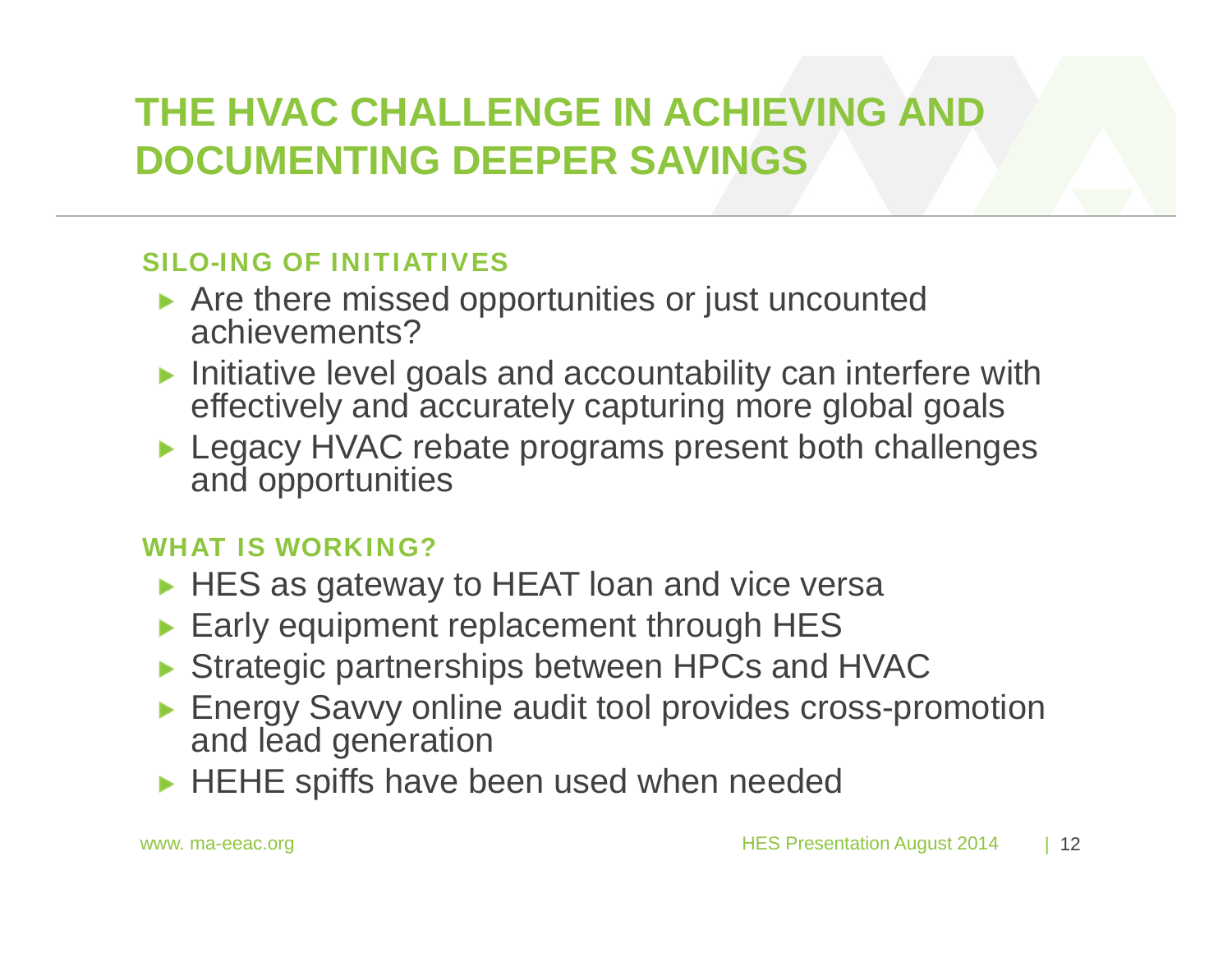## **EXAMPLE DEPTH OF SAVINGS INDICATOR**



- **Incomplete** data available through current reporting sources
- Improved  $\blacktriangleright$ tracking and reporting needed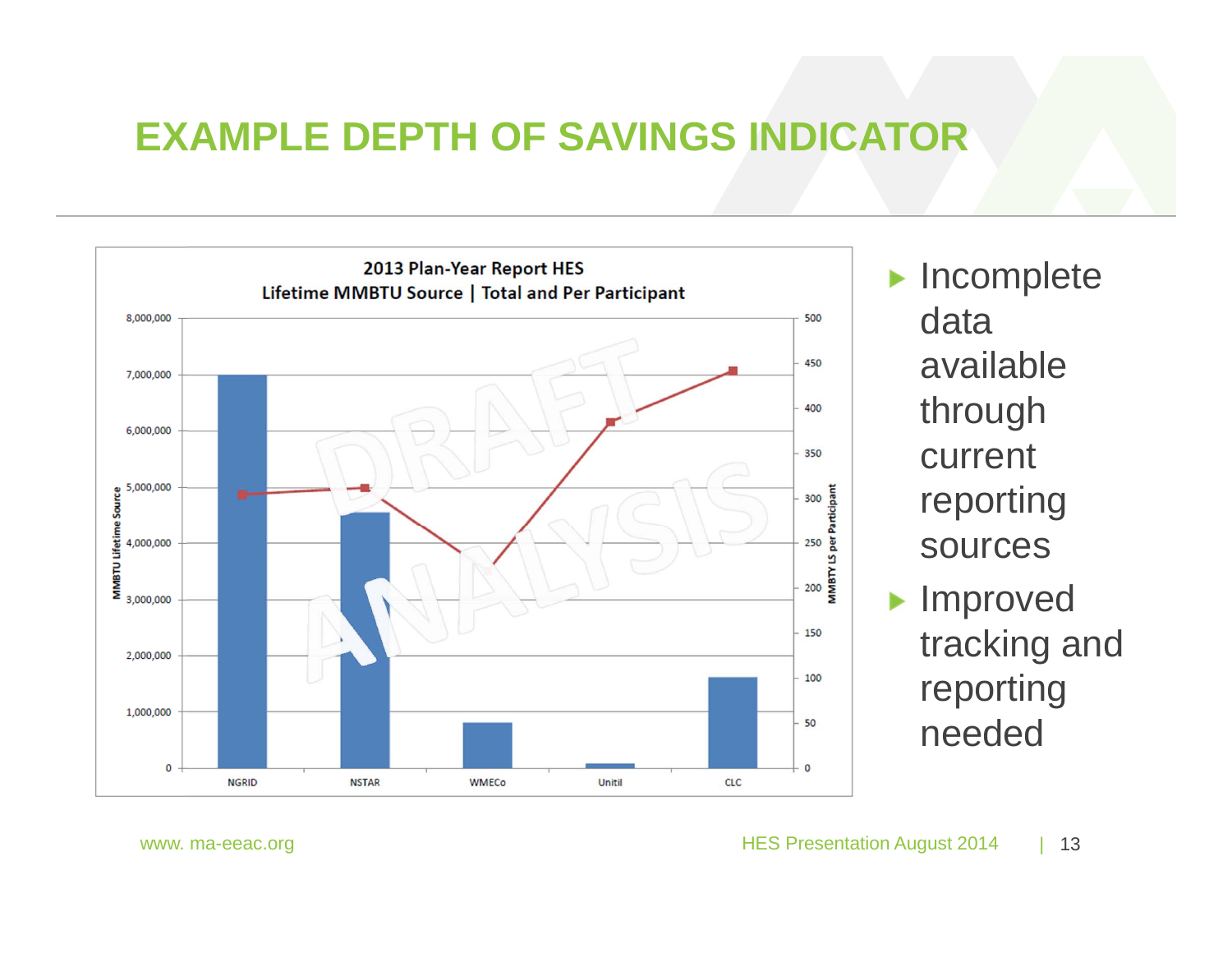# **DEEPER SAVINGS INITIATIVES**

### CHALLENGE

Develop deeper savings offer that  $\blacktriangleright$ is accessible enough to meet participation goals

### WORK COMPLETED TO DATE

- Development of technical manual for Deep Energy Retrofits
- National Grid initiative in field ь (50+ consultant/contractors enrolled)

### OPPORTUNITIES

- Opportunity for alternate paths
- Preliminary analysis of national data\* indicates 50+% energy savings is achievable with comprehensive but noninvasive measures
- Continue developing implementation strategies in coming weeks—deploy in field by late Q3/Q4

\**Based on National Home Performance with Energy Star Annual Report Data 2013*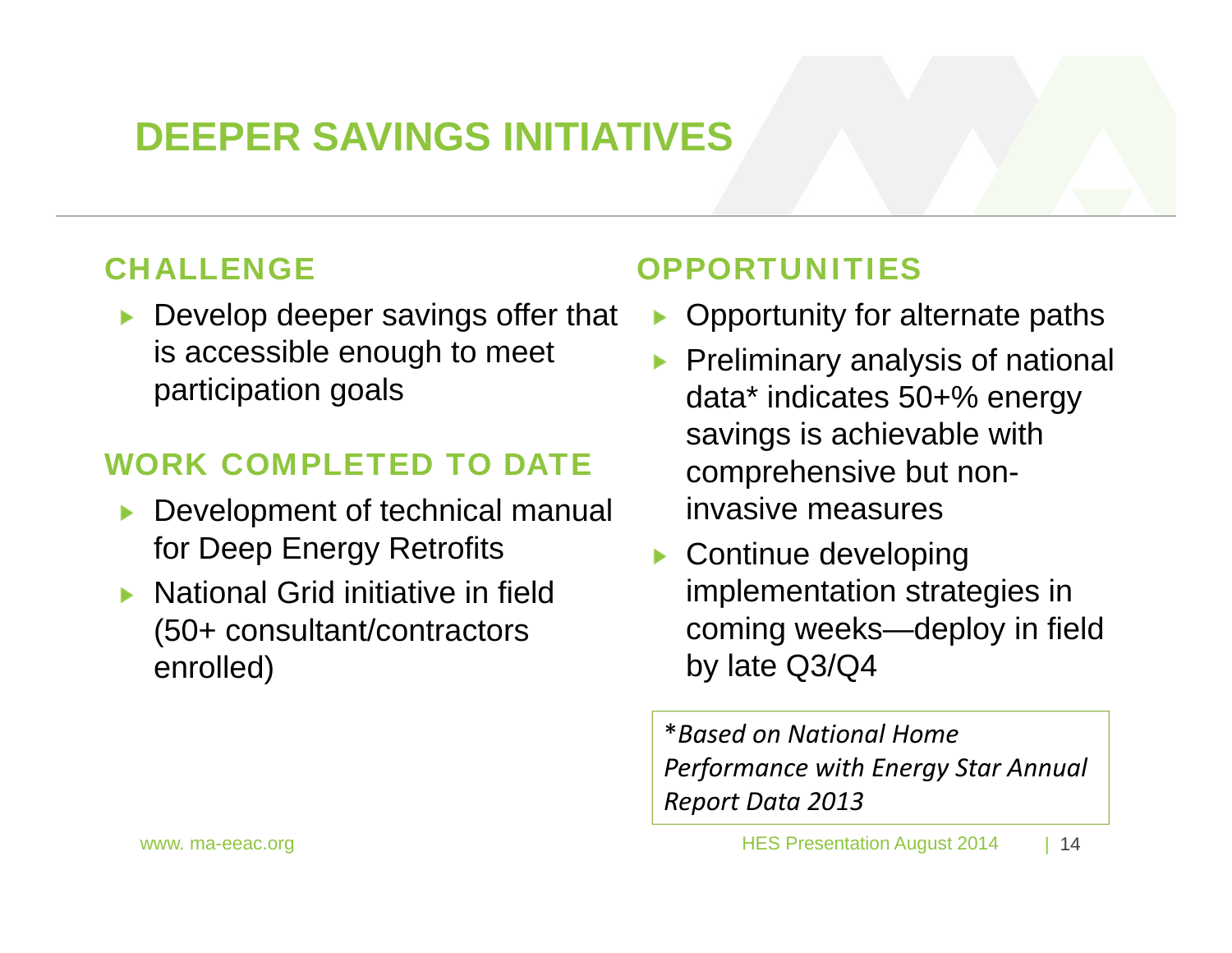# **RECOMMENDATIONS**

#### COST EFFICIENCY

▶ Establish performance indicators to measure performance over time CONTINUE DEVELOPING QA/QC SYSTEMS

- Contractor performance standards, in development statewide
- Integration of QMS principles

#### CREATE PERFORMANCE-BASED PATH TO SUPPORT DEEPER SAVINGS INITIATIVES

- Develop systems for tracking cross-initiative and multi-year participation
- Enable more flexibility in B-C screening to allow for bundling of measures, measure trade-offs, project-level savings estimates
- Enable broader range of measures
- Support greater flexibility for customers and contractors
- Promote comprehensive services option
- Incentivize deeper energy savings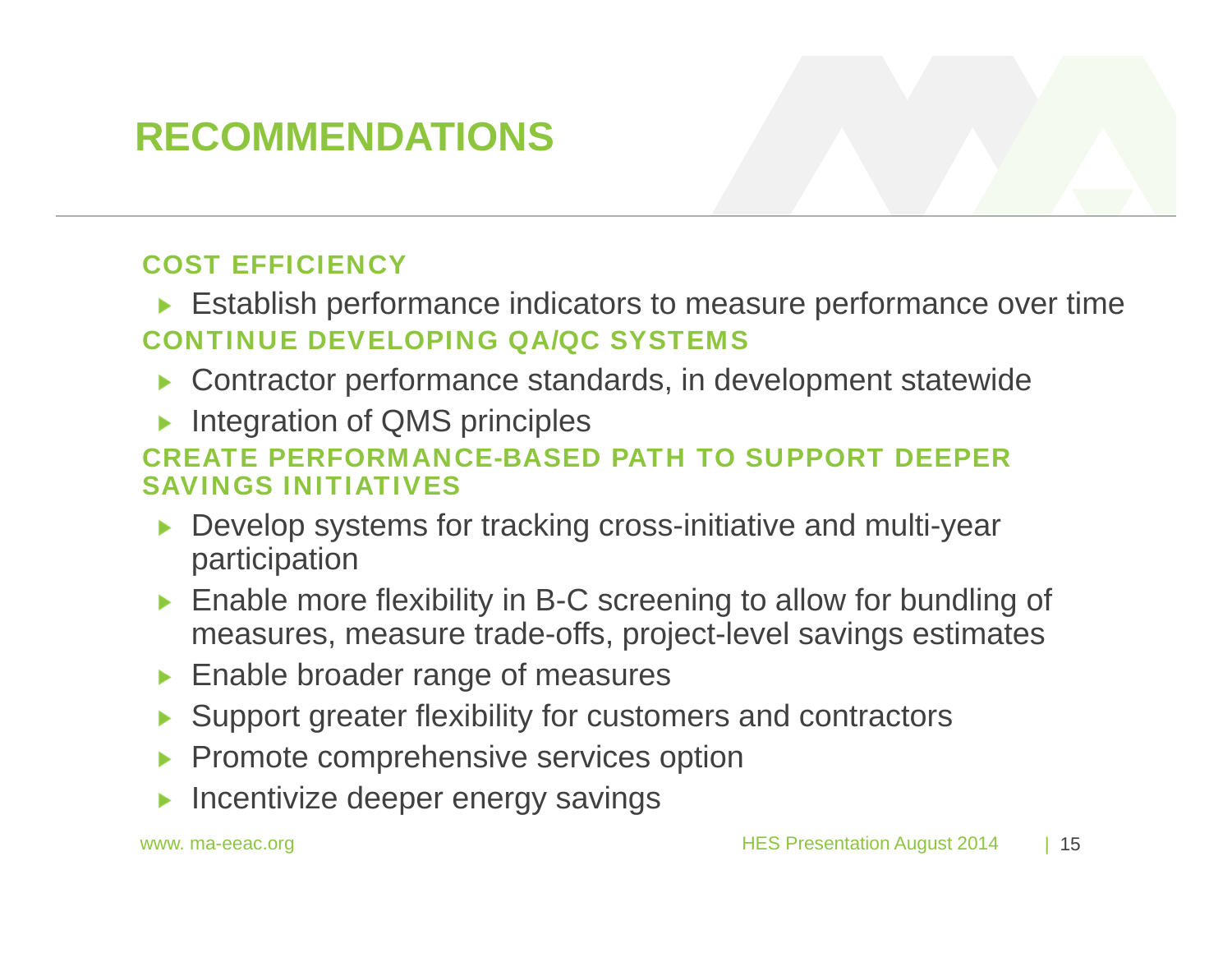

→ CONSULTANT TEAM

# **EXTRA RESOURCE SLIDES**

| 16www.ma-eeac.org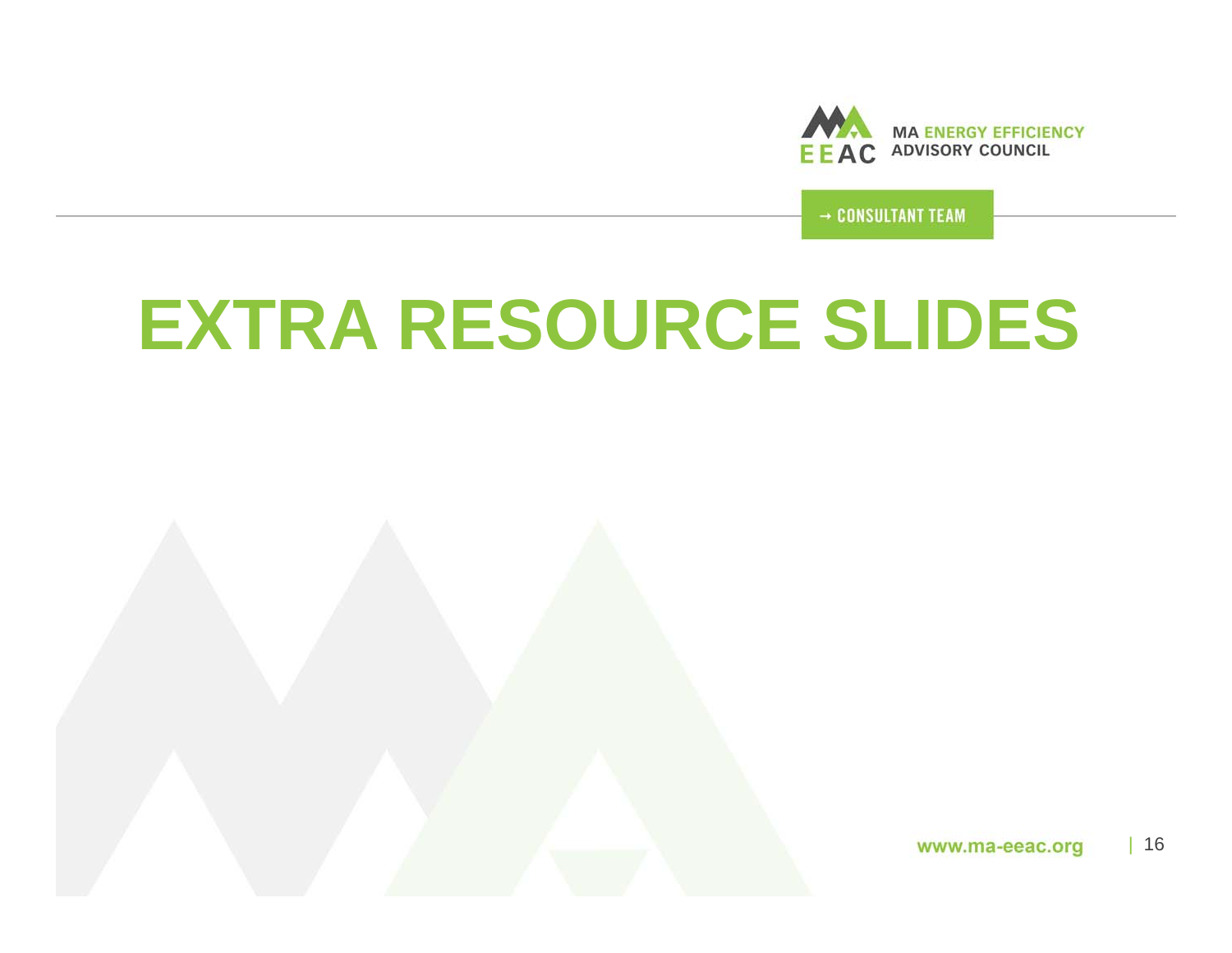### **HPC & IIC QUALITY CONTROL SCORES JAN 2013 – JUNE 2014 (ACCOUNTS FOR ~80% OF PAS)**



**Through June 2014: 48% of all IICs are in Tier 1, with average scores of 9.2 or greater**

July 2013, 26% of contractors were in Tier 3, and in June of 2014, that number is only 18% showing **that the bottom tier of contractors continue to improve**

**Since July of 2013, HPCs have grown from 10 ‐<sup>&</sup>gt; 18 <sup>=</sup> 80% increase in participation**